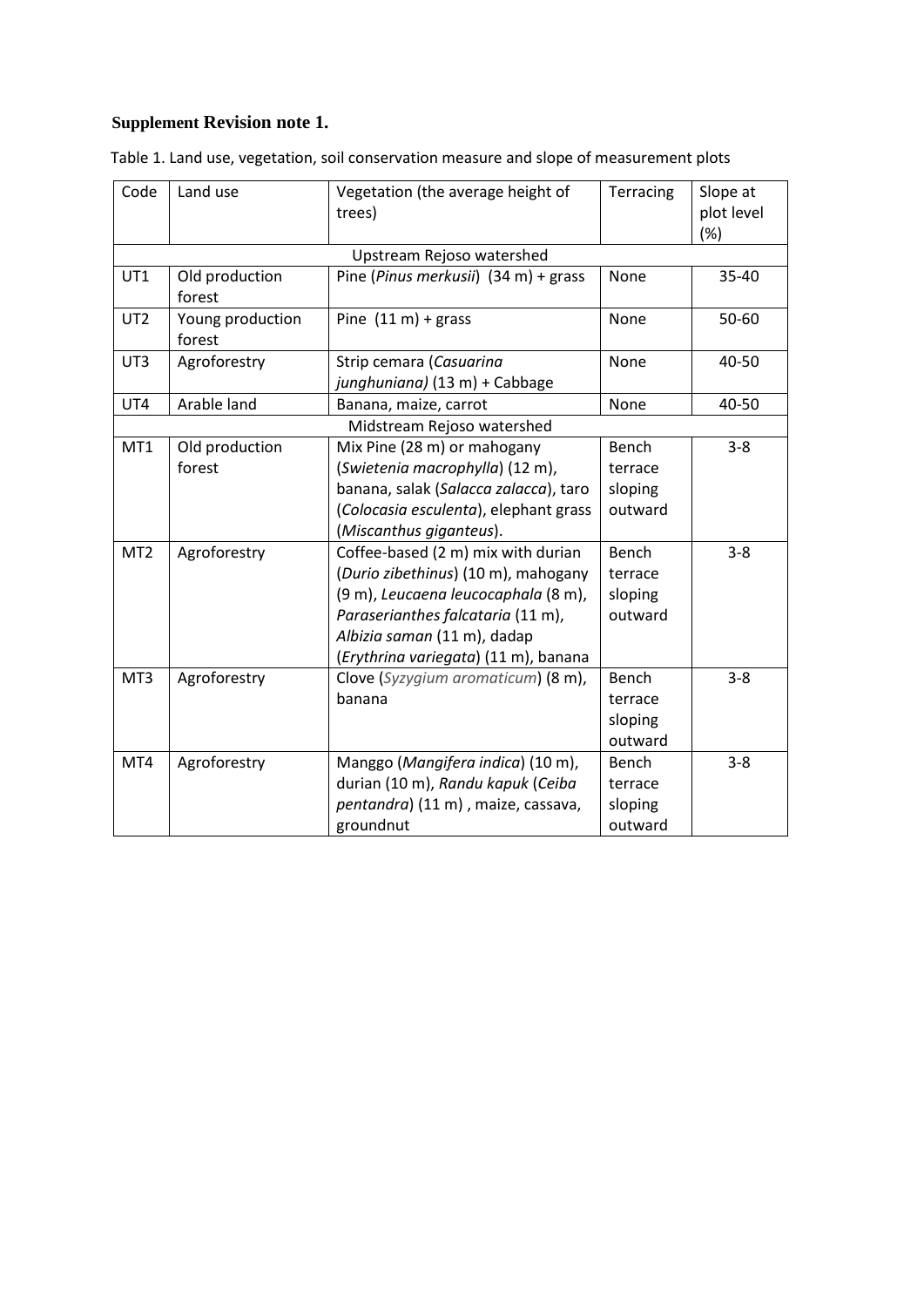## **Supplement Revision Note 2:**



Figure 1. The Scheme to measure the undergrowth or litter mass.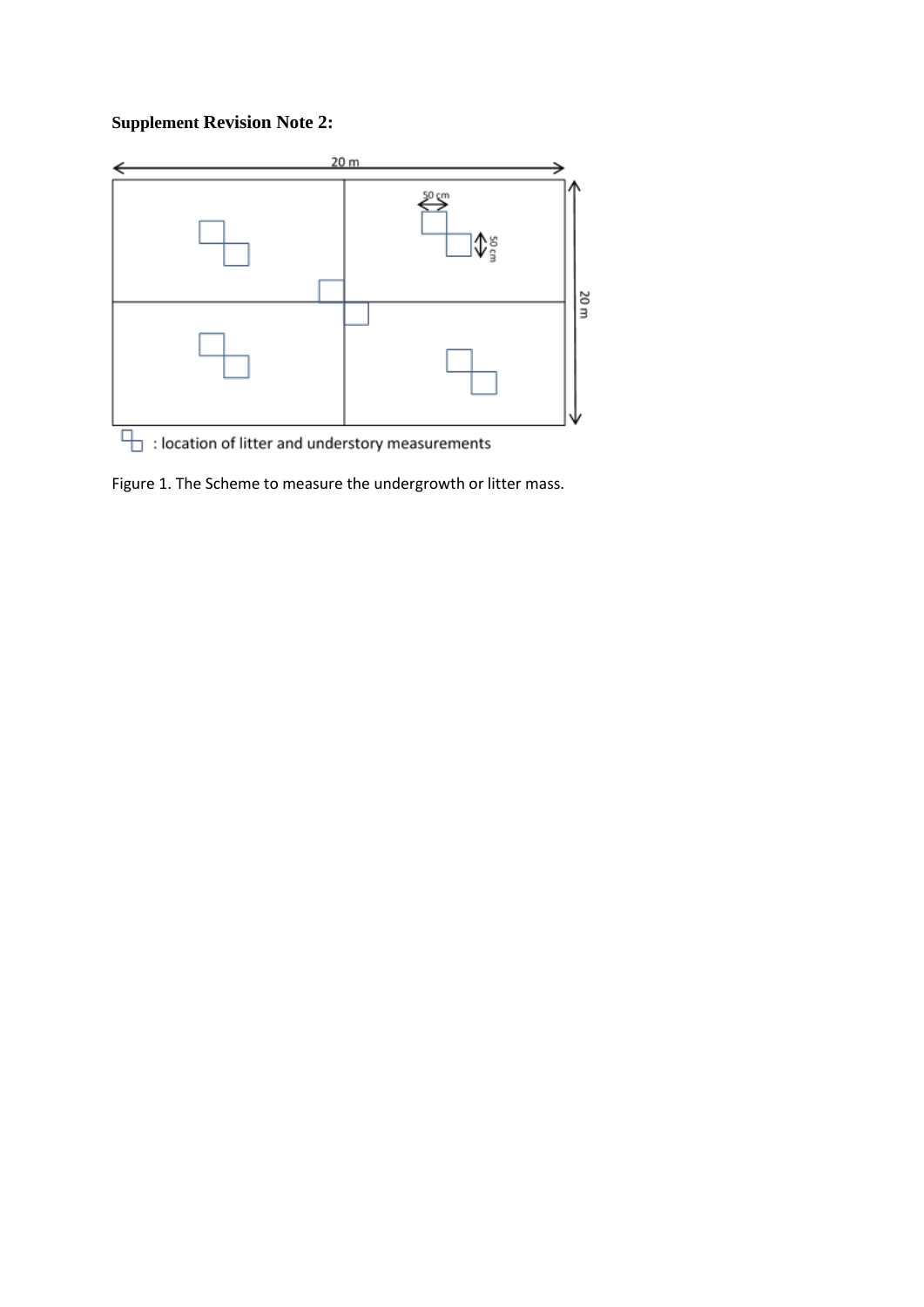

### **Supplement Revision Note 3:** The additional data to revise Table 2.

**Figure: 2. Soil texture in five different layers in runoff plot measurements**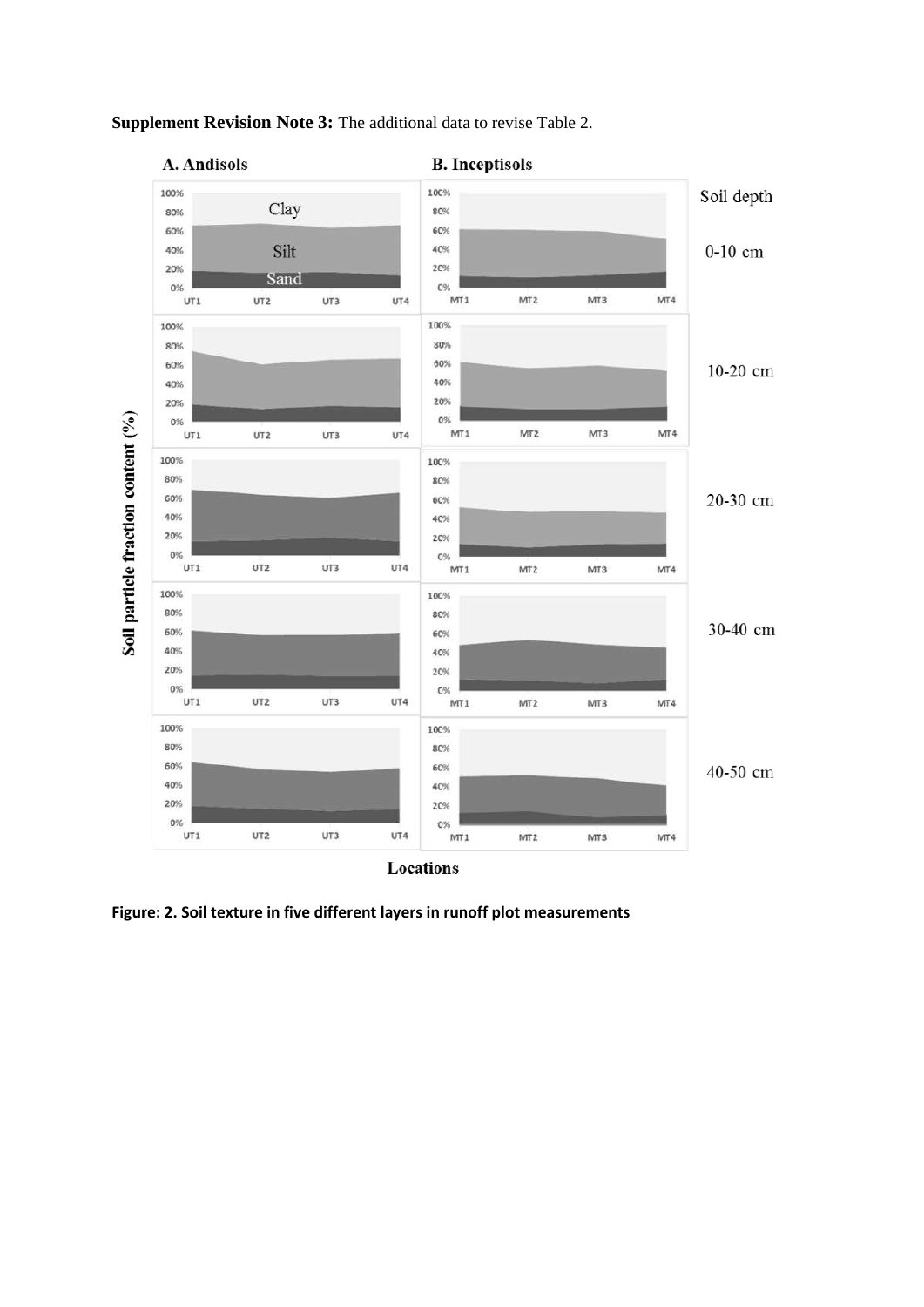Table 2. bulk density, particle density, soil porosity, macro-porosity and organic C of runoff plots

| Location        | <b>Bulk Density</b> |           | <b>Particle Density</b> |          |           | Soil porosity (%)* |          |           | Soil Macro-     |          |                  | $C_{org}$ (%)* |                    |                    |           |
|-----------------|---------------------|-----------|-------------------------|----------|-----------|--------------------|----------|-----------|-----------------|----------|------------------|----------------|--------------------|--------------------|-----------|
| code            | $(g cm^{-3})^*$     |           | $(g cm^{-3})^*$         |          |           |                    |          |           | porosity (%)    |          |                  |                |                    |                    |           |
|                 | At soil depth (cm)  |           |                         |          |           |                    |          |           |                 |          |                  |                |                    |                    |           |
|                 | $0 - 10$            | $10 - 20$ | $20 - 30$               | $0 - 10$ | $10 - 20$ | $20 - 30$          | $0 - 10$ | $10 - 20$ | $20 - 30$       | $0 - 10$ | $10 - 20$        | $20 - 30$      | $0 - 10$           | $10 - 20$          | $20 - 30$ |
| UT1             | 0.87a               | 0.81a     | 0.83a                   | 2.16a    | 2.23a     | 2.31a              | 60a      | 63a       | 64c             | 8.0b     | 5.2 <sub>b</sub> | 0.9a           | 2.05 <sub>bc</sub> | 1.61c              | 1.79b     |
| UT <sub>2</sub> | 0.85a               | 0.86a     | 0.82a                   | 2.27a    | 2.30a     | 2.33a              | 63a      | 63a       | 65c             | 5.1ab    | 1.5a             | 0.3a           | 2.46c              | 1.56 <sub>bc</sub> | 1.78b     |
| UT3             | 0.81a               | 0.84a     | 0.85a                   | 2.14a    | 2.12a     | 2.28a              | 62a      | 60a       | 63 <sub>b</sub> | 4.7ab    | 2.1ab            | 1.4a           | 1.17a              | 0.58a              | 0.71a     |
| UT4             | 0.84a               | 0.88a     | 0.84a                   | 2.28a    | 2.29a     | 2.08a              | 63a      | 62a       | 60a             | 3.0a     | 0.3a             | 0.1a           | 1.35a              | 1.06ab             | 0.92a     |
| <b>LSD</b>      | 0.07                | 0.13      | 0.12                    | 0.17     | 0.21      | 0.38               | 4        | 5         |                 | 3.52     | 3.4              | 1.8            | 0.85               | 0.50               | 0.50      |

a. Upstream Rejoso watershed: Andisols

### b. Midstream Rejoso watershed: Inceptisols

| Location        | <b>Bulk Density</b> |           | Particle Density   |                   |           | Soil porosity (%)* |                  |              | Soil Macro-     |                   |                  | $C_{org}$ (%)*    |          |           |           |
|-----------------|---------------------|-----------|--------------------|-------------------|-----------|--------------------|------------------|--------------|-----------------|-------------------|------------------|-------------------|----------|-----------|-----------|
| code            | $(g cm^{-3})^*$     |           | $(g \, cm^{-3})^*$ |                   |           |                    |                  | porosity (%) |                 |                   |                  |                   |          |           |           |
|                 | At soil depth (cm)  |           |                    |                   |           |                    |                  |              |                 |                   |                  |                   |          |           |           |
|                 | $0 - 10$            | $10 - 20$ | $20 - 30$          | $0 - 10$          | $10 - 20$ | $20 - 30$          | $0 - 10$         | $10 - 20$    | $20 - 30$       | $0 - 10$          | $10 - 20$        | $20 - 30$         | $0 - 10$ | $10 - 20$ | $20 - 30$ |
| MT1             | 0.83a               | 0.85a     | 0.83a              | 2.20a             | 2.28a     | 2.20a              | 62c              | 63a          | 62 <sub>b</sub> | 13.6a             | 7.0 <sub>b</sub> | 2.5c              | 1.73a    | 1.87a     | 1.65b     |
|                 |                     |           |                    |                   |           |                    |                  |              |                 | n                 |                  |                   |          |           |           |
| MT <sub>2</sub> | 0.96b               | 0.91a     | 0.91a              | 2.42 <sub>b</sub> | 2.38a     | 2.21a              | 60 <sub>bc</sub> | 62a          | 59ab            | 16.1 <sub>b</sub> | 8.3c             | 1.8 <sub>bc</sub> | 2.22a    | 1.59a     | 1.84b     |
| MT3             | 1.03 <sub>bc</sub>  | 0.96a     | 0.94ab             | 2.38b             | 2.36a     | 2.40a              | 57ab             | 59a          | 61 <sub>b</sub> | 11.7a             | 3.4ab            | 0.9ab             | 2.19a    | 1.61a     | 1.01a     |
| MT4             | 1.09c               | 1.04a     | 1.04b              | 2.38b             | 2.33a     | 2.33a              | 54a              | 55a          | 55a             | 11.4a             | 0.8a             | 0a                | 1.71a    | 1.36a     | 1.12a     |
| <b>LSD</b>      | 0.10                | 0.24      | 0.11               | 0.15              | 0.17      | 0.22               | 4                | 10           | 4               | 4.0               | 3.9              | 1.0               | 0.84     | 0.54      | 0.41      |

\*The same letter indicates no statistically significant differences between location with Fisher's LSD test (p<0.05).

Note: soil macro porosity measured using metyline blue method, will be describe in the Material and Method



Figure 3. Soil Infiltration rate measured using double ring infiltrometer (n=6)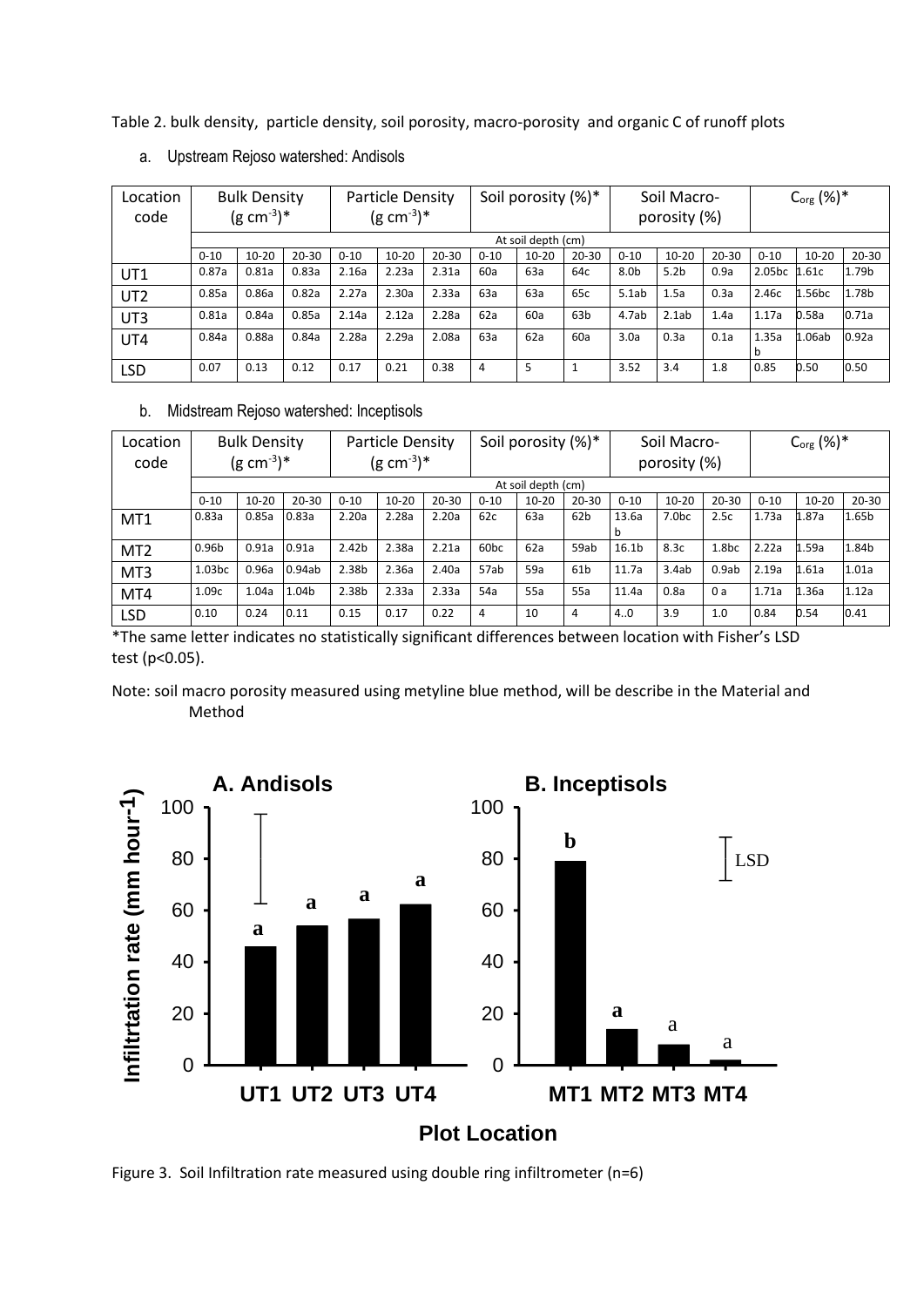### **Supplement Revision Note 4.**

# **References**

- Aduah M.S., Jewitt G.P.W., Toucher M.L.W. Scenario-based impacts of land use and climate changes on the hydrology of a lowland rainforest catchment in Ghana, West Africa. *Hydrology and Earth System Sciences*, Discuss.[, https://doi.org/10.5194/hess-2017-591.](https://doi.org/10.5194/hess-2017-591) 2017
- Ali M., Hadi S., and Sulistyantara B. Study on land cover change of Ciliwung downstream watershed with spatial dynamic approach. CITIES 2015 International Conference, Intelligent Planning Towards Smart Cities, CITIES 2015, 3-4 November 2015, Surabaya, Indonesia. *Procedia - Social and Behavioral Sciences* 227: 52 – 59. 2016
- Arumsari, I. 2003. The effect of canopy covering in horticultural plants toward the rate of surface runoff and erosion in sarongge's sand andisols, Cipanas. Skripsi. Bogor Agriculture Institute (IPB). [Indonesia]<http://repository.ipb.ac.id/handle/123456789/19028> 2013.
- Blake, G.R., Hartge, K.H. Bulk density. In: Klute, A.K. (Ed.), Methods of soil analysis. Part I: Physical and mineralogical methods. *American Society of Agronomy – Soil Science Society of America*, Madison, pp. 363–375. 1986
- Carlesso, R., Spohr, R.B., Eltz, F.L.F., Flores, C.H. Runoff estimation in southern Brazil based on Smith's modified model and the Curve Number method. *Agricultural Water Management*. 98, 1020–1026.2011.
- Creed IF, van Noordwijk M. Forest and water on a changing planet: Vulnerability, adaptation and governance opportunities. A Global Assessment Report. World Series Volume 38. Vienna. Austria: IUFRO. 2018
- Derpsch, R., Franzluebbers, A.J., Duiker, S.W., Reicosky, D.C., Koeller, K., Friedrich, T., Sturny, W.G., Sá, J.C.M., Weiss, K. Why do we need to standardize no-tillage research?. *Soil and Tillage Research* 137, 16–22. 2014.
- de Almeida W.S., Elói Panachuki E., de Oliveira P.T.S., da Silva Menezes R., Sobrinho T.A. , de Carvalho, D.F. Effect of soil tillage and vegetal cover on soil water infiltration. *Soil and Tillage Research* 175: 130–13[8 http://dx.doi.org/10.1016/j.still.2017.07.009. 2018.](http://dx.doi.org/10.1016/j.still.2017.07.009.%202018)
- Ellison, D., Morris, C.E., Locatelli, B., Sheil, D., Cohen, J., Murdiyarso, D., Gutierrez, V., van Noordwijk, M., Creed, I.F., Pokorny, J. Trees, forests and water: cool insights for a hot world. *Global Environmental Change* 43:51–61. 2017
- Ellison, D., Wang-Erlandsson, L., van der Ent, R.J. and van Noordwijk, M. Upwind forests: managing moisture recycling for nature-based resilience. *Unasylva,* 251, 13-26. 2019
- Gee, G.W. and J.W. Bauder. Particle Size Analysis. In: Methods of Soil Analysis, Part A. Klute (ed.). 2 Ed., Vol. 9 nd . *American Society of Agrono*my, Madison, WI, pp: 383-411. 1986
- Government of Indonesia. Law (Undang-undang) Number 41 Year 1999 about Forestry. [Indonesia]. 1999.
- Government of Indonesia. Law (Undang-undang) Number 26 Year 2007 about Spatial Planing. [Indonesia]. 2007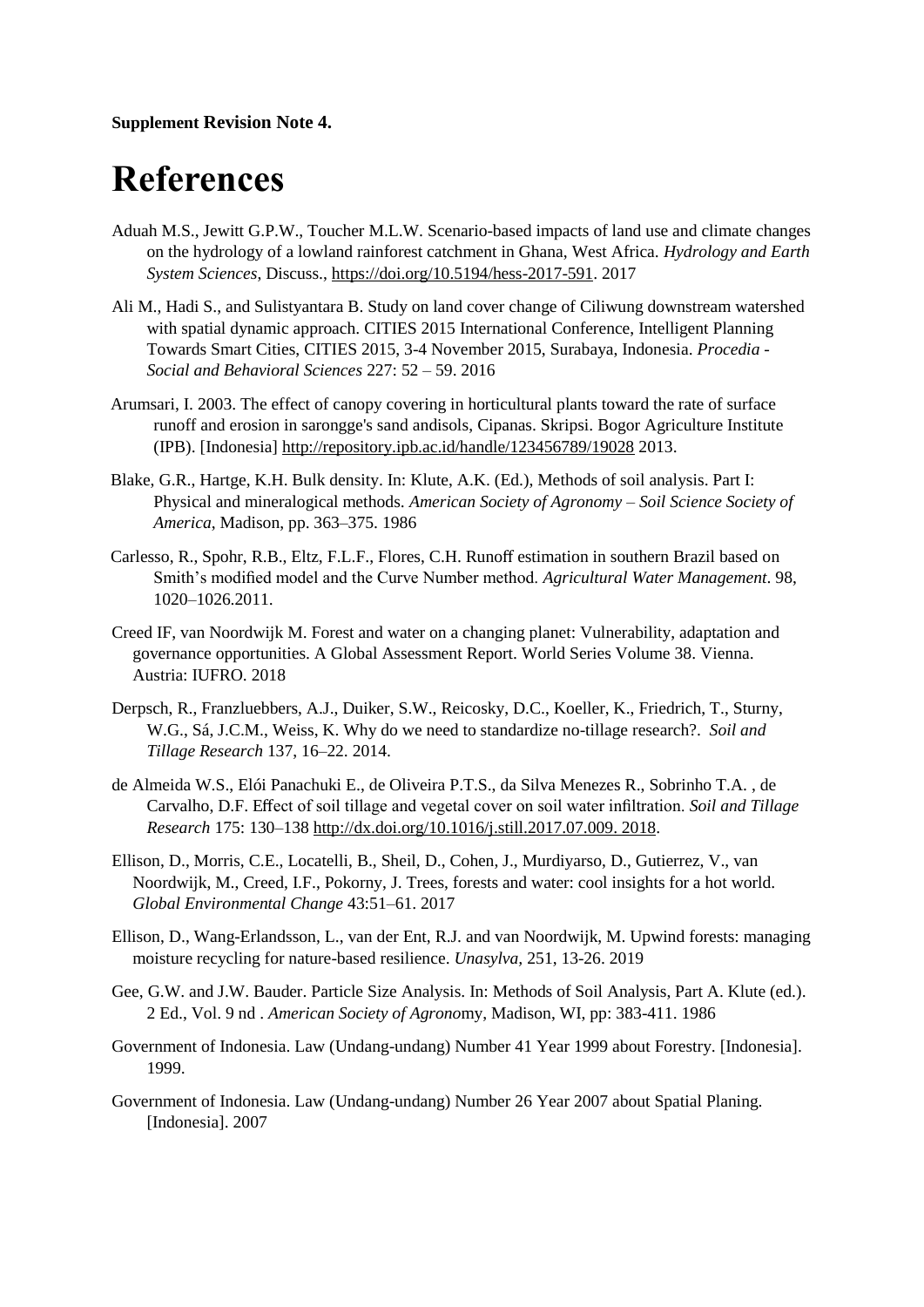- Hairiah K, Suprayogo D, Widianto, Berlian, Suhara E, Mardiastuning A,Widodo RH, Prayogo C, Rahayu S. Forests conversion into agricultural land: litter thickness, earthworm populations and soil macro-porosity. *Agrivita* 26 (1), 68–80. [Indonesia]. 2004.
- Hairiah K, Sulistyani H, Suprayogo D, Widianto, Purnomosidhi P, Widodo R H, and Van Noordwijk M. Litter layer residence time in forest and coffee agroforestry systems in Sumberjaya, West Lampung. *Forest Ecology and Management* 224: 45-57. 2006.
- Hairiah K, Ekadinata A, Sari RR, Rahayu S. Measurement of Carbon Stock: from land level to landscape. Practical instructions. Second edition. Bogor, World Agroforestry Centre, ICRAF SEA Regional Office, University of Brawijaya (UB), Malang, Indonesia 110 p.[Indonesia] [http://apps.worldagroforestry.org/sea/Publications/files/manual/MN0049-11.pdf.](http://apps.worldagroforestry.org/sea/Publications/files/manual/MN0049-11.pdf) 2011
- Hoechsteetter, S., Walz, U., Dang, L. H., Thinh, N. X.. Effect of Topography and Surface Roughness in Analyses of Landscape Structure- A Proposal Modify The Existing Set of Landscape Metrics. Landscape Online 3: 1-14 (8). [https://gfzpublic.gfz-potsdam.de/pubman/item/item\\_32854.](https://gfzpublic.gfz-potsdam.de/pubman/item/item_32854) 2008
- Jacobs S.R, Timbe E., Weeser B., Rufino M.C., Butterbach-Bahl K., and Breuer L. Assessment of hydrological pathways in East African montane catchments under different land use. *Hydrology and Earth System Sciences*, 22, 4981–5000[, https://doi.org/10.5194/hess-22-4981-2018](https://doi.org/10.5194/hess-22-4981-2018)
- Jennings, S.B., N.D. Brown, and D. Sheil.. Assessing forest canopies and understorey illumination: Canopy closure, canopy cover and other measures. Forestry72(1):59-73. 1999.
- Jones JA, Wei X, Archer E, Bishop K, Blanco JA, Ellison D, Gush M, McNulty SG, van Noordwijk M, Creed IF. Forest-Water Interactions Under Global Change. pp. 589-624 in: D.F.Levia et al. (Eds) Forest-Water Interactions. Ecological Studies 240. Springer Nature, Switzerland. [https://doi.org/10.1007/978-3-030-26086-6\\_24.](https://doi.org/10.1007/978-3-030-26086-6_24) 2020.
- Li X, Niu J, Xie B. The Effect of Leaf Litter Cover on Surface Runoff and Soil Erosion in Northern China. *PLoS ONE* 9(9): e107789. doi:10.1371/journal.pone.0107789. 2014
- Liu Y., Zeng Cui, Z., Huang Z., Hai-Tao Miao, H.T. and Wu, G.L. The influence of litter crusts on soil properties and hydrological processes in a sandy ecosystem. *Hydrology and Earth System Sciences*, 23, 2481–2490. [https://doi.org/10.5194/hess-23-2481-2019.](https://doi.org/10.5194/hess-23-2481-2019) 2019.
- Ostovar, A.L. Investing upstream: Watershed protection in Piura, Peru. Volume 96, Pages 9-17 [https://doi.org/10.1016/j.envsci.2019.02.005.](https://doi.org/10.1016/j.envsci.2019.02.005) 2019.
- Peña-Arancibia, J.L., Bruijnzeel, L.A., Mulligan, M. and van Dijk, A.I.. Forests as 'sponges' and 'pumps': Assessing the impact of deforestation on dry-season flows across the tropics. *Journal of Hydrology*, *574*, pp.946-963. 2019
- Nimmo, J.R. Porosity and pore size distribution. In: Hillel, D. (Ed.), Encyclopedia of Soils in the Environment. Elsevier, London, pp. 295–303. 2004.
- Rodenburg, J., Stein, A., van Noordwijk, M. and Ketterings, Q.M. Spatial variability of soil pH and phosphorus in relation to soil run-off following slash-and-burn land clearing in Sumatra, Indonesia. *Soil and Tillage Research*, *71*(1), pp.1-14. 2003.
- Sajikumar N. and Remya R.S. Impact of land cover and land use change on runoff characteristics. *Journal of Environmental Management* 161: 460-468. [http://dx.doi.org/10.1016/j.jenvman.2014.12.041.](http://dx.doi.org/10.1016/j.jenvman.2014.12.041) 2015.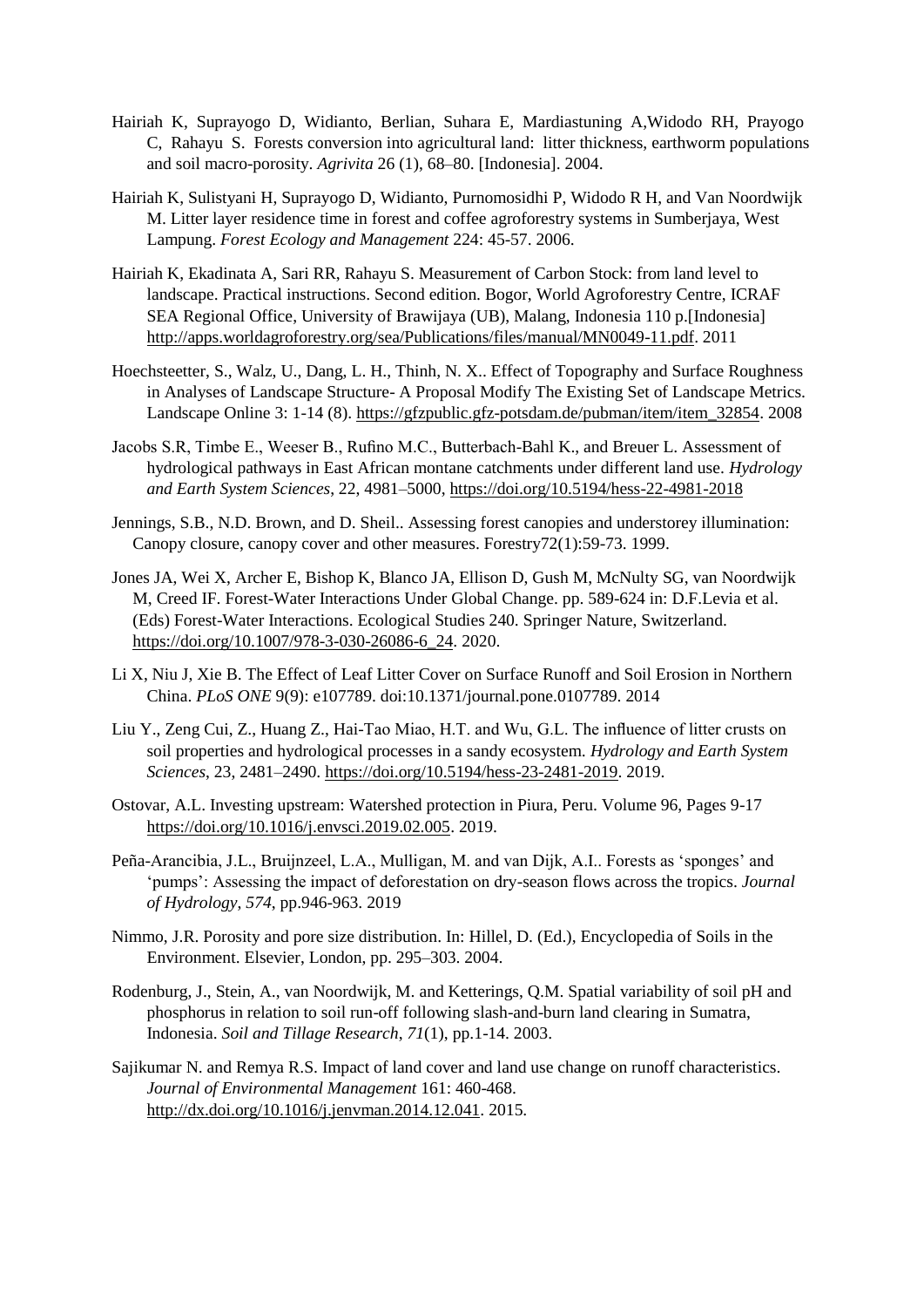- Shannon P.D., Swanston C.W., Janowiak M.K., Handler S.D., Schmitt K.M., Brandt L.A., Butler-Leopold P.R., Ontl T. Adaptation strategies and approaches for forested watersheds. Review article. Climate Services 13: 51–64. [https://doi.org/10.1016/j.cliser.2019.01.005.](https://doi.org/10.1016/j.cliser.2019.01.005) 2019.
- Suprayogo D., Widianto, K Hairiah, I Nita. Watershed management: hydrological consequences of land use change during development. Universitas Brawijaya Press. [Indonesia]. 2017.
- Tanika L, Khasanah N, Leimona B. Simulasi dampak perubahan tutupan lahan terhadap neraca air di DAS dan Sub-DAS Rejoso menggunakan model GenRiver. Report. Bogor, Indonesia: World Agroforestry Centre (ICRAF) Southeast Asia Regional Program. 2018
- UN-Water. Sustainable Development Goal 6 Synthesis Report on Water and Sanitation. [http://www.unwater.org/publications/highlights-sdg-6-synthesis-report-2018-on-water-and](http://www.unwater.org/publications/highlights-sdg-6-synthesis-report-2018-on-water-and-sanitation-2/)[sanitation-2/.](http://www.unwater.org/publications/highlights-sdg-6-synthesis-report-2018-on-water-and-sanitation-2/) 2018.
- U.S. Geological Survey (USGS). Landsat 8 OLI (2019-10-18 (6,53).<https://earthexplorer.usgs.gov/> 2019.
- Walkley, A., Black, I.A. An examination of the Degtjareff method for determining soil organic matter, and a proposed modification of the chromic acid titration method. *Soil Science* 37, 29–38. 1934.
- van Noordwijk, M., Bayala, J., Hairiah, K., Lusiana, B., Muthuri, C., Khasanah, N., & Mulia, R. Agroforestry solutions for buffering climate variability and adapting to change. In: Fuhrer, J.,  $\&$ Gregory, P. J. (Eds.) Climate change Impact and Adaptation in Agricultural Systems. Wallingford, UK: CAB-International, 216-232. 2014.
- van Noordwijk M., Tanika L., Betha Lusiana B. Flood risk reduction and flow buffering as ecosystem services –Part 2: Land use and rainfall intensity effects in Southeast Asia. *Hydrology and Earth System Sciences*, 21, 2341–2360[, http://doi:10.5194/hess-21-2341-2017.](http://doi:10.5194/hess-21-2341-2017) 2017.
- van Noordwijk M, Bargues-Tobella A, Muthuri CW, Gebrekirstos A, Maimbo M, Leimona B, Bayala J, Ma X, Lasco R, Xu J, Ong CK. Agroforestry as part of nature-based water management. pp 261-287 In: van Noordwijk M (Ed.) Sustainable Development Through Trees on Farms: Agroforestry in its Fifth Decade. World Agroforestry (ICRAF), Bogor, Indonesia. 2019
- Wiersum, K.F. Surface erosion under various agroforestry systems. In: *Proc. Symp. Effects of forest land use on erosion and slope stability. Environment & Policy Institute East-West Center, Honolulu*, pp. 231-239. 1984
- Zhang, J., van Meerveld, H.I., Tripoli, R. and Bruijnzeel, L.A. Runoff response and sediment yield of a landslide-affected fire-climax grassland micro-catchment (Leyte, the Philippines) before and after passage of typhoon Haiyan. *Journal of hydrology*, 565, 524-537. 2018.
- Zhang, J., Bruijnzeel, L.A., Quiñones, C.M., Tripoli, R., Asio, V.B. and van Meerveld, H.J. Soil physical characteristics of a degraded tropical grassland and a 'reforest': Implications for runoff generation. *Geoderma*, 333, 163-177. 2019.
- Zhao Y., Wang Y., Wang L., Zhang X., Yu Y., Zhao J., Lin H., Chen Y., Zhou W., An Z. Exploring the role of land restoration in the spatial patterns of deep soil water at watershed scales. *Catena* 172: 387–396. [https://doi.org/10.1016/j.catena.2018.09.004.](https://doi.org/10.1016/j.catena.2018.09.004) 2019.
- Zhipeng L., Donghao M., Wei H., Xuelin L. Land use dependent variation of soil water infiltration characteristics and their scale-specific controls. *Soil and Tillage Research*.178: 139–149. [https://doi.org/10.1016/j.still.2018.01.001.](https://doi.org/10.1016/j.still.2018.01.001) 2018.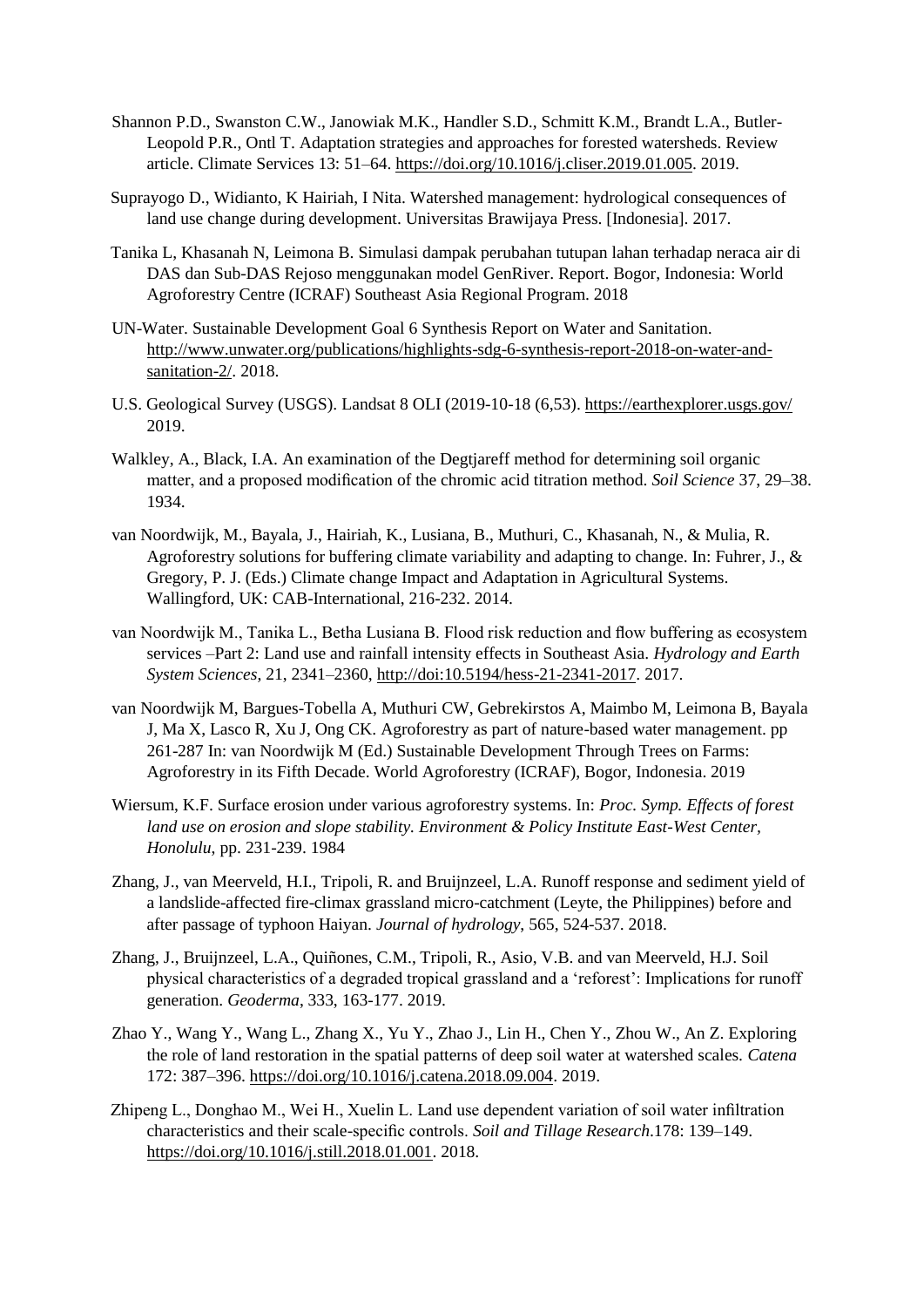Zwartendijk, B.W., Van Meerveld, H.J., Ghimire, C.P., Bruijnzeel, L.A., Ravelona, M. and Jones, J.P.G. Rebuilding soil hydrological functioning after swidden agriculture in eastern Madagascar. *Agriculture, ecosystems & environment*, *239*, pp.101-111. 2017.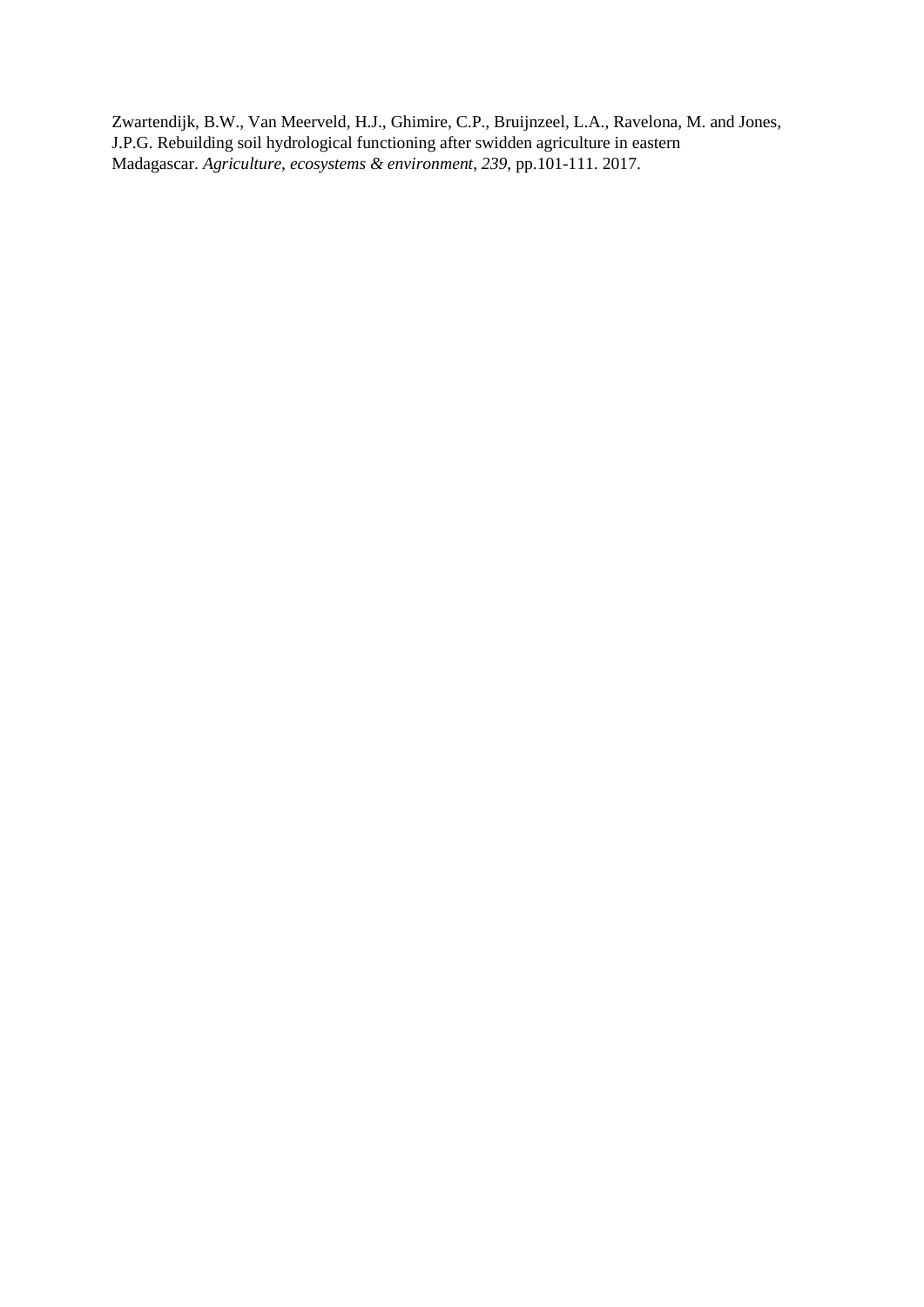### **Supplement Revision Note 5.**

The Rejoso watershed, is located in the foothills of Mount Bromo, covering 16 sub-districts in Pasuran District, East Java Province, Indonesia. The Rejoso watershed is located between 7°37'13.35" - 7°55'18.63" South, and between 112°48'32.51" to 113°55'55" East (Figure 1). The Rejoso watershed covers an area of 63,359 hectares with a watershed length of about 22 km. This study was conducted in two locations, namely in the upstream (above 800 m a.s.l.) and midstream (400-800 m a.s.l.) sections, with the dominant vegetation (land cover) selected for each location (Figure 1). In each location four dominant land use systems were assessed (Table 1), spatially replicated in three separate measurement plots.

Climatic conditions that influence hydrology and erosion are largely determined by influence of the northwest and southwest monsoons. The northwest monsoon, picking up large amounts of moisture over the Indian Ocean, brings in most of the annual precipitation in the area, and predominates during the period from November through April. Although there is considerable variation in the amount and distribution of rainfall from year to year, most places in the watershed receive about four-fifth of the rainfall during the November-April wet season. Due to topographic influences, there is considerable spatial variation in annual precipitation as well, but generally ranges from 1500 mm to 3000 mm. The May to October period is considered the dry season. Then the southeast monsoon predominates, bringing much smaller amounts of precipitation due to the lower atmospheric moisture caused by lower temperatures in the Southern hemisphere at this time of the year. The rainfall distribution in upper-stream and Mid-stream is indicated that…..

### Will be presenting graph monthly rainfall distribution from the average 10 years rain evens in Upperstream and Mid-stream.

The Rejoso watershed watersheds consist of four types of soil, namely: Andisols, Inceptisols, Alfisols, and Entisols. Andisols are mainly distributed in the upperland, on the upper slopes of volcanoes. Andisols have a distinct black to very dark brown surface horizon within organic matter, which usually overlies a brown to dark yellowish brown subsoil. The clay fraction is dominated by allophane compounds. Andisols are highly permeable, porous with low bulk density, a high water-holding capacity and a crumb structure. The most common texture is sandy loam. Both soils have high inherent ferlity and are highly erodible only when seriously distributed. The midle and some lower volcanic slopes, consisting of easily weatherable permeable tuffs and ashes, give rise to deep stable soils – Inceptisols and Alfisols. Inceptisols are soils with only a limited horizon differenziation. Their texture ranges from deep friable clays to clay loams. Alfisols are soils which have accumulation of clay in the subsoil. Their texture ranges from loam to clay loam in the topsoil and clay loam to clay in the subsoil. Both soils have moderate to high inherent fertility but are highly susceptible to erosion. The Entisols are soils that lack horizon development and are found on volcanic sands, ashes and tuffs. Entisols occur on recent and sub-recent lahars of the Bromo volcanoes. Entisols with a coarse texture are extremely erodible and have very low water holding capacities. Permanent vegetative cover and especially diversified tree crops and agroforestry or forestry are most suitable land utilisation types to prevent erosion.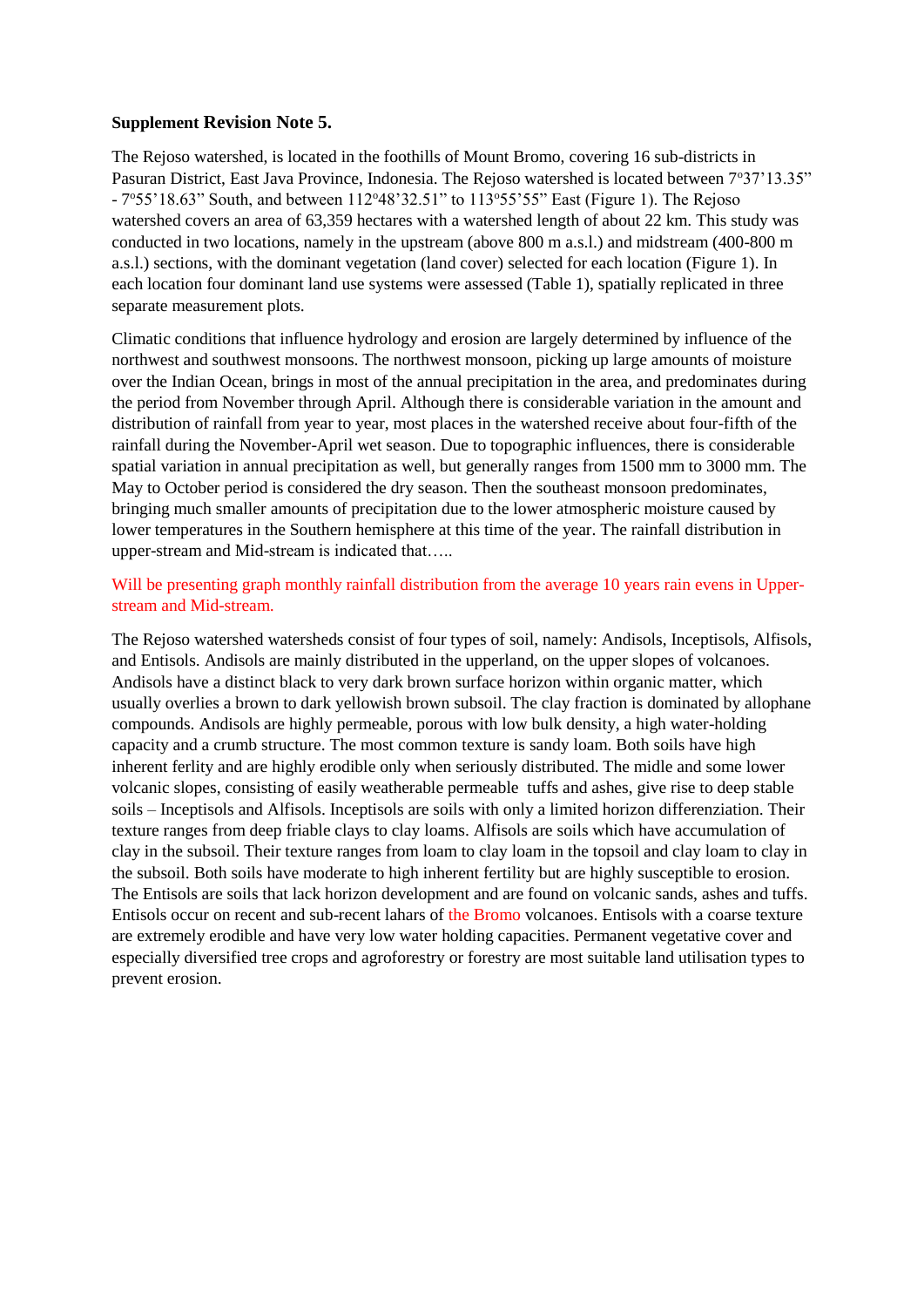

Figure 4. The Rejoso Watershed from upstream (at the bottom) to sea level and land uses considered to be a hydrological threat; purple indicates open soil, green tree cover. (Modified from USGS, 2019).



### **Supplement Revision Note 6**

Figure 5. Runoff and soil erosion plot measurements in Rejoso Watershed.).